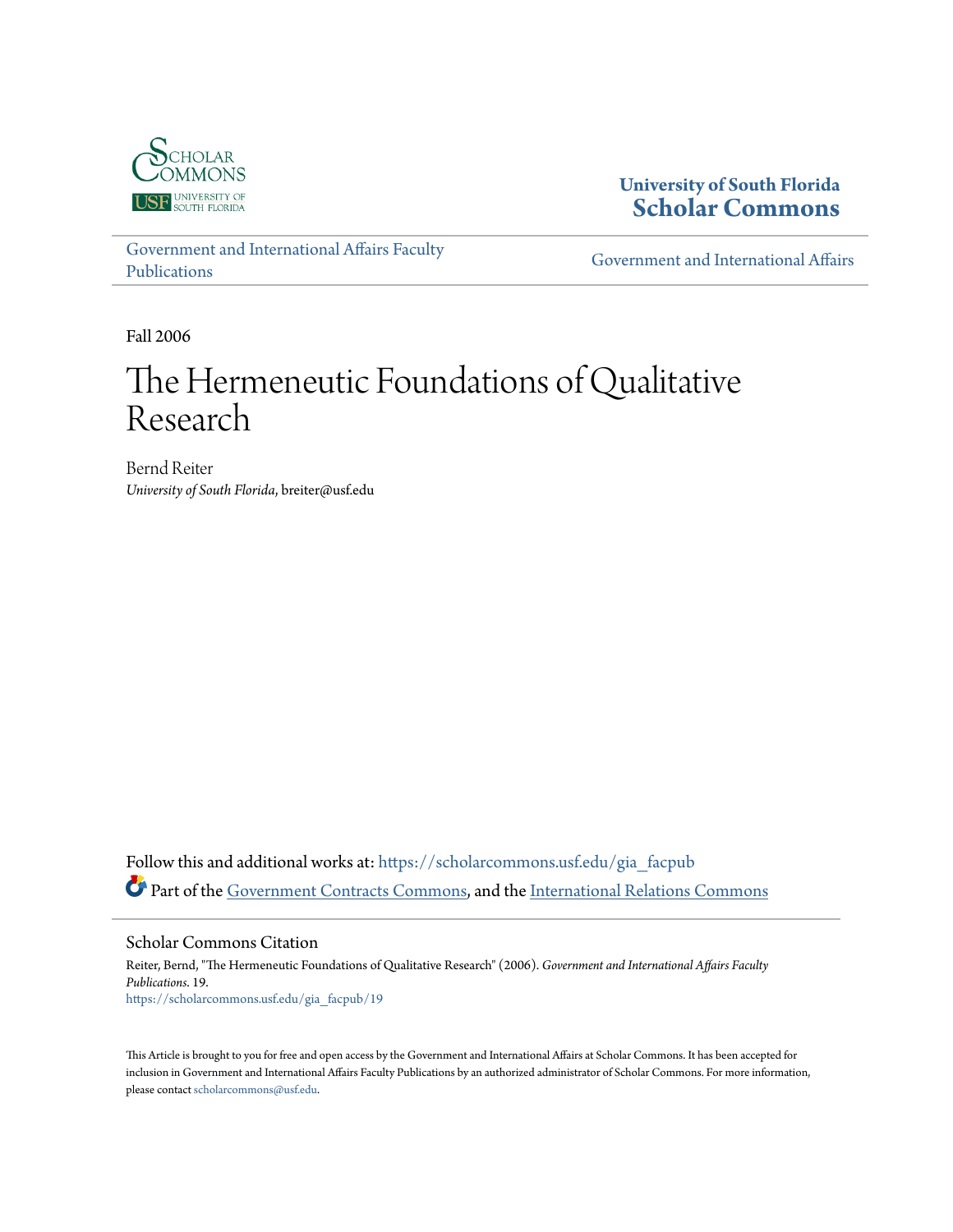## nities, and so forth.

4 Scholarly research may arouse suspicions in places that lack a field research tradition or in repressive political climates. Research projects can be deemed sensitive either because the research question itself addresses touchy subjects or, even when the topic is not especially taboo, the process of extracting information may encounter reluctant respondents who fear local recriminations or reputational loss. In addition, institutional "gatekeepers" may block access to critical documentation or informants to assert their own power, protect their positions, or attempt to extract compensation from researchers.

<sup>5</sup> I use the term "relative" to recognize the virtual impossibility of absolute neutrality on the part of the interviewer (Gubrium 2002, Kvale and Kvale 1996, Rubin and Rubin 2005).

6 Such precautions may include coding interviews and maintaining a separate list of informants or refusing to reveal the names and other identifying information of informants.

7 Some local candidates for research assistantships or interpreter positions may regard themselves as out of the fray because of their personal political views, but others will invariably pigeonhole them. I experienced this while conducting field research in Lebanon, where my research assistant was a secular, Western-educated development consultant, yet my informants regarded her as a Sunni Muslim from a prominent Beiruti family.

8 This can include to units *within* larger institutions, such as universities. For example, after several extended research trips to Lebanon, I found that the School of Public Health at the American University in Beirut not only housed impressive faculty, affiliated researchers, and students, but also enjoyed a solid reputation among NGOs, government agencies, and the scholarly community in Lebanon as scientifically rigorous and politically non-aligned.

#### **References**

- Biernacki, Patrick and Dan Waldorf. 1981. "Snowball Sampling." *Sociological Methods and Research* 10:2 (November), 141-164.
- Fearon, James and David Laitin. 2000. "Violence and the Social Construction of Ethnic Identity." *International Organization* 54:4 (Autumn), 845-877.
- Gubrium, Jaber F and James A. Holstein, eds. 2002. *Handbook of Interview Research*. Thousand Oaks, CA: Sage.
- Thomas W. Mangione. 1989. *Standardized Survey Interviewing: Minimizing Interviewer-Related Error*. Newbury Park, CA: Sage.
- Kvale, Steinar. 1996. *InterViews: An Introducing to Qualitative Research Interviewing*. Thousand Oaks, CA: Sage.
- Rubin, Herbert J. and Irene S. Rubin. 2005. *Qualitative Interviewing: The Art of Hearing Data*. Thousand Oaks, CA: Sage.
- "Symposium: Interview Methods in Political Science." 2002. *Political Science and Politics* 35:4 (December), 663-688.
- Young, Crawford. 1976. *The Politics of Cultural Pluralism.* Madison, WI: University of Wisconsin Press.

*The Hermeneutic Foundations of Qualitative Research* https://doi.org/10.5281/zenodo.997423

> **Bernd Reiter** University of South Florida *reiter@iac.usf.edu*

This article is the result of reflection that emerged while conducting qualitative field research on nationalism and exclusion in Portugal.<sup>1</sup> The problem I confronted was when to stop interviewing. Stated more precisely, I was seeking an answer to the question of when one has collected enough empirical data to support or reject one's hypotheses. This initial problem led me to a rather old discussion on the difference between natural and human sciences that has characterized German academic life for many years–in fact, since the early 19th century–producing some more heated phases of academic dispute, known as the *Positivismusstreit* in the 1930s and the 1960s.

Hans Georg Gadamer's *Truth and Method*, first published in German in 1960, stands out in this dispute as one of the major works to advance the discussion about the epistemology of human and social sciences. Gadamer makes an important contribution to the endeavor of providing a scientifically solid ground on which to make valid and reliable claims about the subject of their analysis: human action, transmitted or not in the form of written text. His main argument is that any human action and any utterance is meaningful and requires interpretation. The interpretation of a speech or a text must necessarily start from the concrete historical and cultural position of the researcher and on the cognitive and linguistic tools available to him or her. These, in turn, are determined by one's own cultural, linguistic, and historical context and background. Understanding others therefore first requires understanding yourself. The more a researcher becomes aware of his or her own situatedness, the more (s)he can compare it to that of the researched other and initiate a process of systematic understanding via comparison and tentative overlapping of two different cognitive systems.

This process of understanding others is potentially endless, as one can expand the horizon of meaning further and further. Gadamer's work does not offer a direct answer to the problem of when to stop collecting data; it does, however, allow for a deduction drawn from the more general arguments presented. I argue that one of the implications that follow from Gadamer's hermeneutics is that integrating a clearly defined research design and a concrete research question into the interpretative process controls the potentially endless process of interpretation. In other words, although a full and complete understanding of others is impossible, the answering of a research question about a well-defined aspect of their lifeworld is not.

In order to elaborate these arguments, I will first lay out the intellectual and historical contours of *Truth and Method*. Secondly, I seek to explain Gadamer's theory of the hermeneu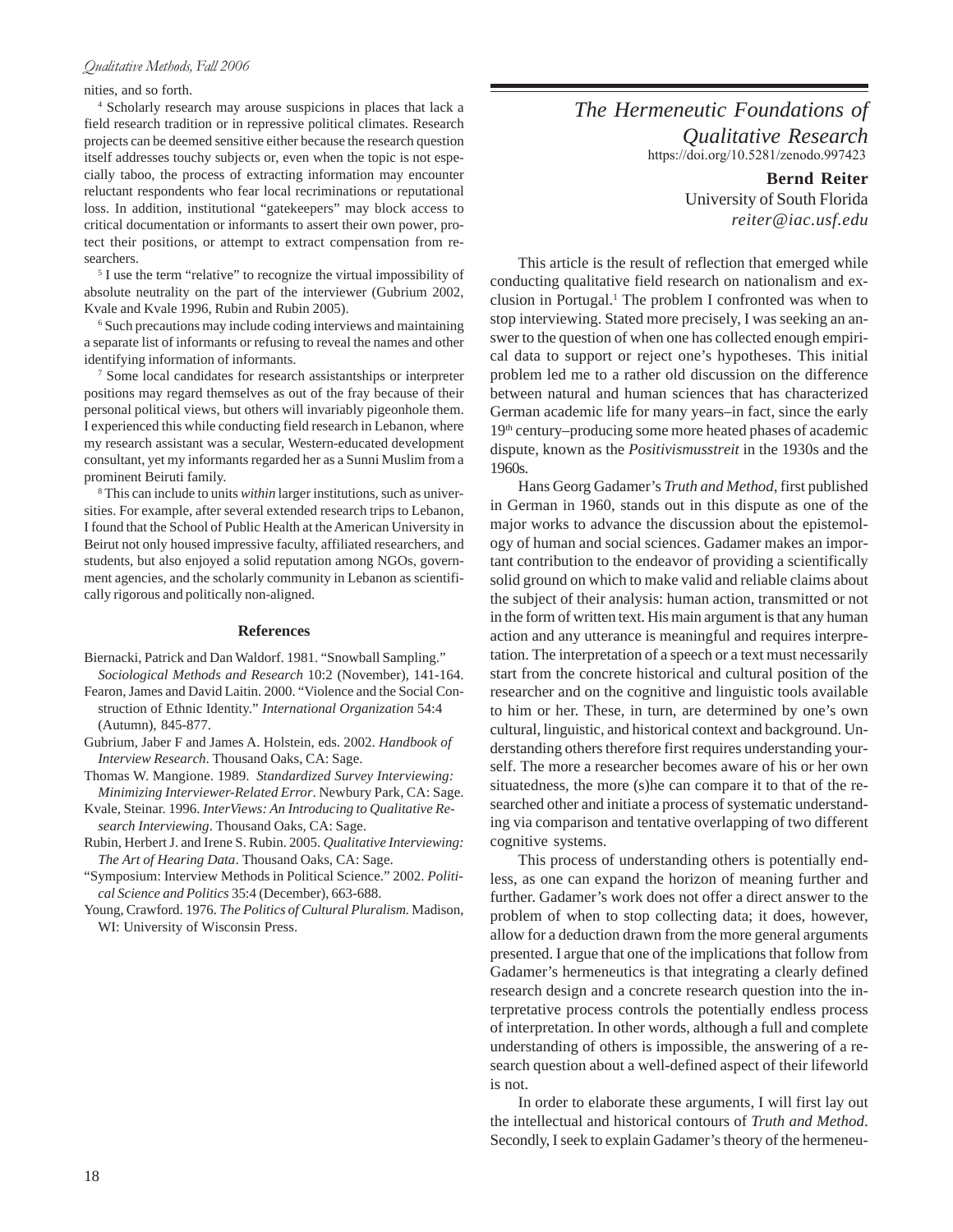tic circle, and thirdly, I will apply it to the question posed above, namely, when to stop interviewing.

# **Gadamer's** *Truth and Method*

Georg Gadamer's *Truth and Method*, first published in 1960, was written in order to provide a solution to the problem of interpreting historical texts and to the broader problem of understanding historical utterances, a problem solved unsatisfactorily by Schleiermacher and Dilthey. Gadamer's work succeeds in providing an epistemological grounding for the interpretation of historical texts and speech.

As pointed out by Hans Albert during the German *Positivismusstreit*, the major weakness of the interpretative approaches that dwelled on the Schleiermacher tradition was that understanding of meaning expressed in speech or text required empathy. But empathy does not provide a solid enough grounding for reaching reliable and inter-subjectively verifiable generalizations. How then, can we reach a reliable interpretation of historic texts? This is the question Gadamer sets out to answer. By elaborating on this problem, Gadamer provides answers to many related problems, such as how to understand and interpret the utterances of others in the first place and how to proceed methodologically in order to reach a reliable interpretation of these utterances. I will first elaborate on these two questions.

# **How to Understand and Interpret the Utterances of Others**

We are born into institutional settings that predate our entry. As human beings, we constantly have to learn and interpret the world, and more specifically the institutions that surround us, in order to understand and interpret correctly the meaning of actions and utterances with which we are confronted. In the case of my research on nationalism and minority rights in Portugal, it became clear that contemporary reality is the product of historical forces and as such the product of meaningful human interaction and struggle. Past relations of domination and control influence the ways individuals with different ethnic and religious backgrounds interact in contemporary Portugal. Portugal's ambivalent situation towards Europe is equally influenced by the century-old struggle for recognition and respect from the much richer and influential northern European states.2 Historical continuities also emerged when analyzing the prevalent nationalist discourses in Portugal. An ongoing threat of early 20th century scientific positivism that had tried to demonstrate the "naturalness" of belonging of certain people to certain places, justified with reference to their essentialized cultural characteristics, lurked through many of the contemporary statements and discourses I collected about nationalism and the position of minorities.3 During my initial time in Portugal, I was unable to "place" the statements and interviews I recorded into their context of relevance. Although I understood all the words that my informants told me, their statements didn't make much sense to me, because I had yet to become familiar with their context.

To complicate matters even further, cognitive systems are closed systems (Luhmann 1985: 404 f), and it is by no

means self-evident how communication across different consciousnesses is even possible. Social interaction relies almost exclusively on language as a means to communicate, but language communication is inherently threatened by misunderstanding. The main reason for this is that utterances are made to convene *meaning*, and hence require interpretation. Chances for misinterpretation are accordingly high, first because language does not always overlap 100 percent with the intended meaning and secondly because perception is structured by the cognitive constitution, or consciousness, of the receiver, i.e., that any information is filtered, sorted out, and changed by the receiver. Some information might not be recognized as information at all and might simply not be processed, and some information will be changed in the process of perception in order to fit the available frame of reference and to "make sense." In my case, I had to first become familiar with Portugal's colonial history before I was able to correctly situate the statements of most of my informants. I also needed to become familiar with ways the Portuguese interact on a daily basis and with the taken-for-granted and normalized ways they reproduce their everyday reality in order to be able to reach a more adequate interpretation of the statements and behaviors I observed and recorded.

All these complications have led many social scientists to abstain from the reconstruction of such slippery concepts as motivation, meaning, intention, etc., and focus their efforts on observable and measurable outcomes on the one hand, and on one strong motivational pattern on the other, namely rational self-interest. This endeavor has produced some very strong and extremely useful theories able to explain much human behavior, but their very elegance is the cause for their heuristic limitation, as they do not allow for an assessment of human behavior if and when it is irrational and not, or not predominantly, motivated by the urge to maximize profits. In addition, a true understanding of meaningful human interaction cannot be achieved through these methods, and issues of causality and validity necessarily follow because we are left in the dark about such important factors in human action as motivation. Merely measuring actions and observable outcomes of social interaction therefore provides an "under-socialized" (to use the term coined by Mark Granovetter, 1985) view of meaningful social interaction. Furthermore, as Gadamer notes, "the individual case does not serve only to confirm a law from which practical predications can be made. Its ideal is rather to understand the phenomenon itself in its unique and historical concreteness" (Gadamer 1994:5).

#### **The Problem of Objectivity**

According to the widely accepted research guidelines provided by King, Keohane, and Verba (1994), all social inquiry must be reliable and replicable, and therefore guided by a systematic and transparent methodology. Such procedures should ensure that findings are verifiable or falsifiable by others. Although this seems a self-evident requirement, it bypasses a whole set of problems and complications, the most serious being the assumed neutrality of the researcher that is required in such an approach. When addressing this problem,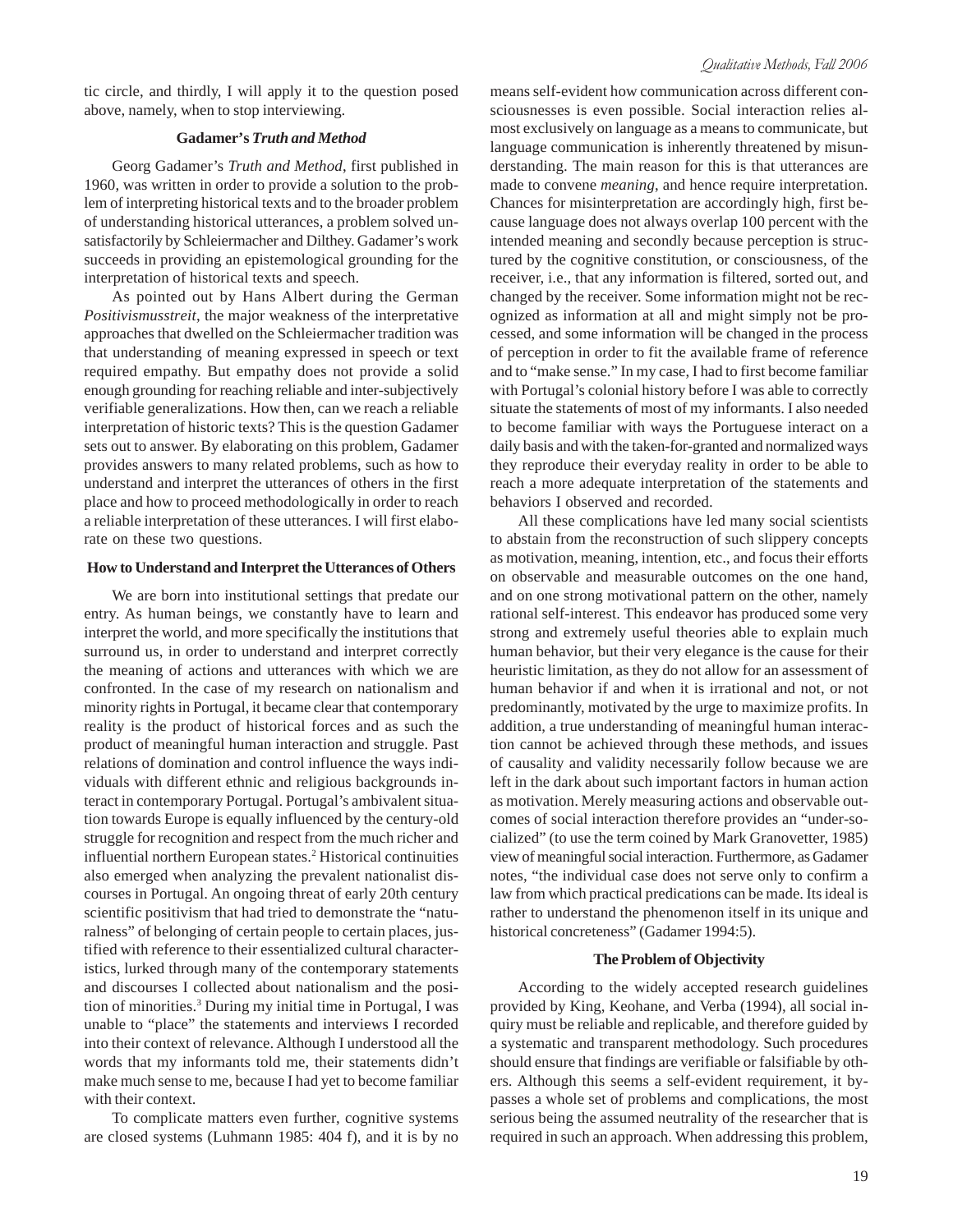Gadamer dwells on Edmund Husserl, who argued that "The naiveté of talk about 'objectivity' which completely ignores experiencing, knowing subjectivity, subjectivity which performs real, concrete achievements, the naiveté of the scientist concerned with nature, with the world in general, who is blind to the fact that all the truths that he acquires as objective, and the objective world itself that is the substratum in his formulas is his own *life construct* [emphasis in the original] that has grown within him, is, of course, no longer possible, when *life* [emphasis in the original] comes on the scene" (quoted in Gadamer 1994: 249).

Gadamer himself argues that "the theme and object of research are actually constituted by the motivation of the inquiry. Hence historical research is carried along by historical movement of life itself and cannot be understood teleologically in terms of the object into which it is inquiring. Such an "object in itself" clearly does not exist at all. This is precisely what distinguishes the human sciences from the natural sciences" (Gadamer 1994: 285). Others, like Jürgen Habermas, have followed in this tradition, arguing that "everyday experience …is, for its part, already symbolically structured and inaccessible to mere observation" (Habermas 1984: 110).

The criticism raised by these authors is that the researcher cannot escape from the social reality that he or she is analyzing. Being part of a symbolically structured world implies that one is not free in one's relationship to this world and that the very perception of the world around us is influenced and structured by our belonging to it. The questions we ask and even the facts we perceive have been handed down to us by tradition and we cannot escape from its influence.

That, per se, is not a problem, according to Gadamer, as long as we are aware of our own cultural, linguistic, and historical, in addition to our racialized and gendered, backgrounds<sup>4</sup>: "All that is asked is that we remain open to the meaning of the other person or text. But this openness always includes our situating the other meaning in relation to the whole of our own meanings or ourselves in relation to it" (Gadamer 1994: 268). The worst would be to not be aware of one's own background, not making it explicit in one's account of a given analysis, and instead pretending that one stands above the observed reality, analyzing it "neutrally." Such an attitude must necessarily lead to unreflected and undisclosed bias and distortion, and it leaves the reader without a means of taking the position and situatedness of the researcher into account.

# **The Positioning of the Researcher and the Fusion of Horizons**

Several theoretical insights influence our ways of perceiving, understanding, and explaining reality. At the minimum, any researcher must assume a critical and self-reflective posture towards the reality of the study and towards oneself as a researcher. There is no escape from the fact that the researcher shares some of the categories and some patterns of perception, interpretation, and explanation with the subjects of her/ his study. Furthermore, one's own scientific activity is necessarily part of the ongoing process of reconstructing the world through meaningful interaction and potentially influences the very outcomes one wants to observe and understand. The only way to achieve more reliable findings about any given social reality is to include one's own historical, cultural, gendered, and racialized background and situatedness into the analysis and make it explicit to the audience of one's work. This positioning of the researcher within the object of his or her research is driven by an understanding of the world as socially constructed through meaningful interaction.

Gadamer points out that understanding requires that the inquiring subject become self-aware of his or her traditions, backgrounds and institutionalized ways of seeing and interpreting the world. According to Gadamer, this means realizing "that the interpreter's own thoughts too have gone into reawakening the text's meaning. In this the interpreter's own horizon is decisive, yet not as a personal standpoint that he maintains or enforces, but more as an opinion and a possibility that one brings into play and puts at risk, and that helps one truly to make one's own what the text says. I have described this above as a "fusion of horizons" (Gadamer 1994: 388).

Ultimately, then, understanding others requires self-understanding first, where self-understanding is a necessary, although not sufficient, condition to understanding others and their verbal or textual utterances. In the words of Gadamer: "*All such understanding is ultimately self-understanding* [emphasis in the original]. Even understanding an expression means, ultimately, not only immediately grasping what lies in the expression, but disclosing what is enclosed in it, so that one knows one's way around in it. Thus it is true in every case that a person who understands, understands himself, projecting himself upon his possibilities" (Gadamer 1994: 260).

Accordingly, part of the task of understanding others is self-analysis. Concretely, the researcher must analyze his or her interpretative patterns and prejudices in an effort to become aware of them so that they can be considered and addressed, or at least integrated into the analysis as limiting factors. Gadamer explains: "Thus it is quite right for the interpreter not to approach the text directly, relying solely on the fore-meaning already available to him, but rather *explicitly to examine the legitimacy–i.e., the origin and validity–of the fore-meanings dwelling within him* [my emphasis]" (Gadamer 1994: 267).

In the case of trying to reach an adequate interpretation of the statements made by my informants in Portugal, I soon realized that being a white male of German nationality helped me gain initial insights from white Portuguese citizens who oftentimes counted on my benevolent understanding when making racist statements about Africans, Brazilians, and blacks ("pretos"). Such unrestrained talk allowed for important initial insights into the social and racial hierarchies of Portuguese society because it demonstrated how far everyday language had incorporated discriminatory value judgments. But being who I am also limited my access to the lifeworlds of excluded groups and my understanding of historical processes. It took me months to grasp the oftentimes very subtle references and value judgments conveyed in everyday speech and interaction, and even after a year of sharing the lifeworld of Lisboans, I still confronted situations where I did not know how to inter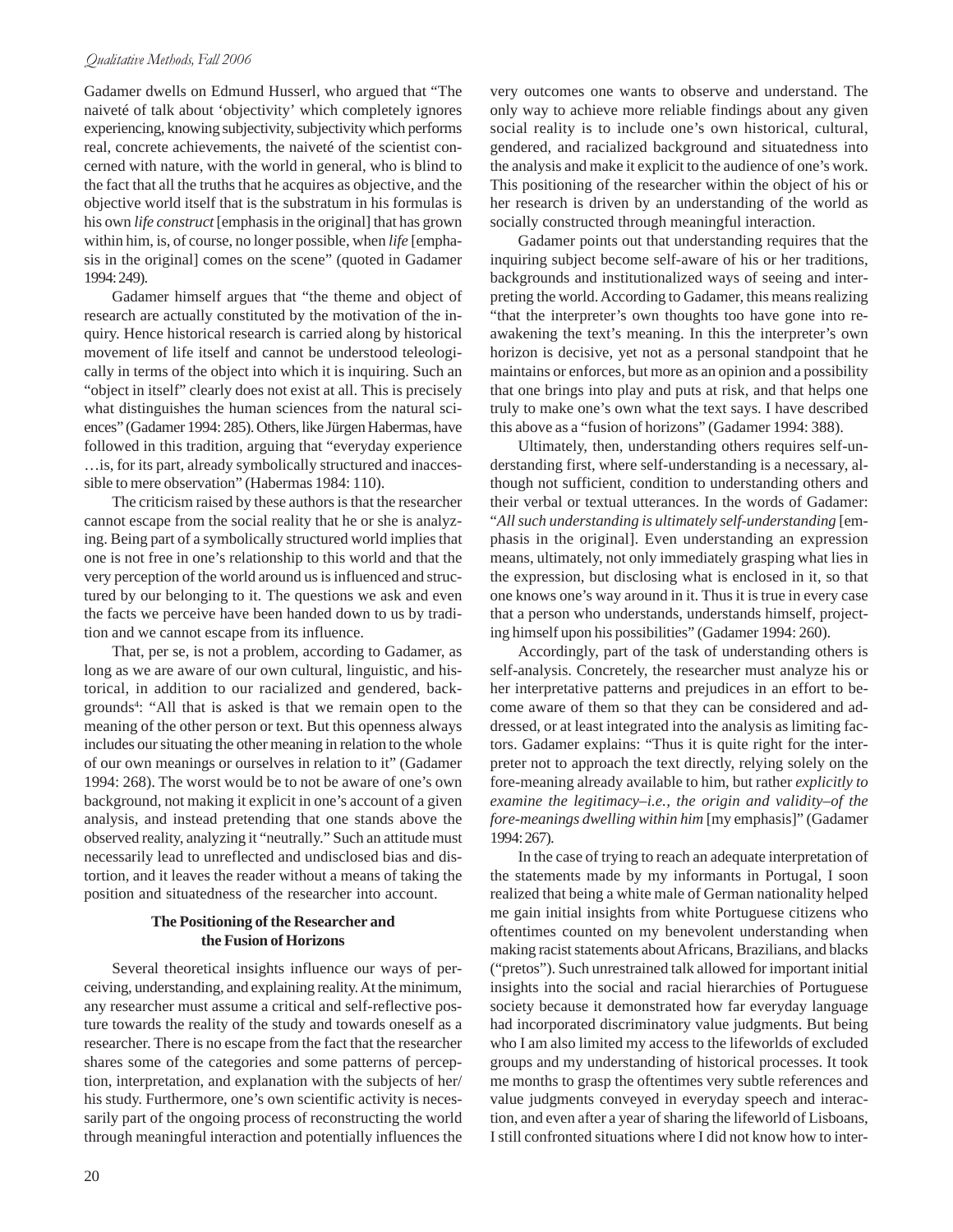pret correctly what I saw or heard. Counterbalancing my status as an outsider was the fact that I speak Portuguese with a strong Brazilian accent, which goes back to several years spent in Brazil. As a result, I was perceived by most Portuguese as a Brazilian immigrant and as such I had the chance to share some typical "immigrant experiences," such as being barred from entering certain bars and being attended badly in several shops, restaurants, libraries, and even by university personnel.

The more general questions arising from such experiences are if and how understanding is possible in the first place, and how correct and reliable interpretations can be achieved without falling into the highly speculative and voluntaristic statements that hard-minded scientists have been so eager to criticize. This is the question that Gadamer sets out to answer with his hermeneutics.

## **Hermeneutics**

When analyzing a text or speech, we make use of the frames of reference that we have at our disposal, anticipating the meaning of the whole by reading or listening to a part. Whenever we seek to understand, we reach forward and come to more or less adequate conclusions about the meaning of an utterance. We cannot, and should not, avoid this method of advancing understanding through anticipation. What differentiates scientific understanding from popular understanding is that the first is systematic and less willing to readily accept the first conclusions reached. Scientific understanding, according to Gadamer, instead requires a going forth and back, a constant questioning of achieved conclusions, a suspension of already achieved insights until more information has corroborated the findings, and a openness to revise one's findings in the light of contradicting evidence. Gadamer explains that "A person trying to understand a text is prepared for it to tell him something. That is why a hermeneutically trained consciousness must be, from the start, sensitive to the text's alterity. But this kind of sensitivity involves neither "neutrality" with respect to content nor the extinction of one's self, but the foregrounding and appropriation of one's own fore-meanings and prejudices. The important thing is to be aware of one's own bias, so that the text can present itself in all its otherness and thus assert its own truth against one's own fore-meanings" (Gadamer 1994: 269).

Gadamer further explains that, "Within the concrete conditions of his own historical existence–not from some position suspended above things–he [the historian] sets himself the task of being fair. "This is his fairness, namely that he tries to understand" (§91). Hence Droysen's formula for historical knowledge is "understanding through research" (§8). This process implies both an infinite mediation and an ultimate immediacy. Only in ceaseless research into the traditions, in opening up new sources and in ever new interpretations of them, does research move progressively toward the idea (Gadamer 1994: 215).

For Gadamer, "Methodologically conscious understanding will be concerned not merely to form anticipatory ideas, but to make them conscious, so as to check them and thus acquire right understanding from the things themselves" (Gadamer 1994: 269). He quotes Heidegger to demonstrate that all understanding is anticipation, arguing that "Heidegger describes the circle in such a way that the understanding of the text remains permanently determined by the anticipatory movement of fore-understanding. The circle of whole and part is not dissolved in perfect understanding, but, on the contrary, is most fully realized. The circle, then, is not formal in nature. It is neither subjective nor objective, but describes understanding as the interplay of the movement of tradition and the movement of the interpreter. The anticipation of meaning that governs our understanding of a text is not an act of subjectivity, but proceeds from the commonality that binds us to the tradition. But this commonality is constantly being formed in our relation to tradition. Tradition is not simply a permanent precondition; rather, we produce it ourselves inasmuch as we understand, participate in the evolution of tradition, and hence further determine it ourselves" (Gadamer 1994: 293).

It is important to highlight that Gadamer does not demonstrate the impossibility of understanding others, nor does he advance a postmodern position, where any interpretation is as good and valid as any other. Instead, Gadamer seeks to demonstrate that there is indeed one correct way to interpret a given speech or text and that to reach this correct reading one must follow a systematic methodology. When addressing the question of how to avoid misinterpretations, Gadamer contends that "all that is asked is that we remain open to the meaning of the other person or text. But this openness always includes our situating the other meaning in relation to the whole of our own meanings or ourselves in relation to it" (Gadamer 1994: 268). The only limitation to this claim is that any interpretation is as historically situated as the text it sets out to understand and any interpretation is therefore open to different future interpretations and revisions, much in the tradition of scientific work as defined by Kuhn and Popper. In his hermeneutics, he instead lays out a way how to reach reliable interpretations of text and speech.

During my own research, my interpretation of the meaning of a statement changed as I became more familiar with the background and context of the speaker, allowing me to reach better and more accurate interpretations over time. A statement, such as "I am a Portuguese citizen but at the same time I am not a Portuguese citizen,"5 made by a black Portuguese, initially did not make much sense to me, but once I became more familiar with Portugal's colonial history, I was able to understand what this interviewee tried to convey to me.

#### **Method**

As explained above, Gadamer's basic insight is that any utterance is historically situated and cannot be understood without also understanding the historical context in which it is produced and by which it is constituted and made possible. Dwelling on the work of Edmund Husserl and Martin Heidegger, Gadamer argues that we approach any utterance, be it in the form of speech or text, by anticipating its meaning according to our own frame of reference, or what Luhmann calls our system-own creation of sense. When listening to others, we try to understand their meaning by categorizing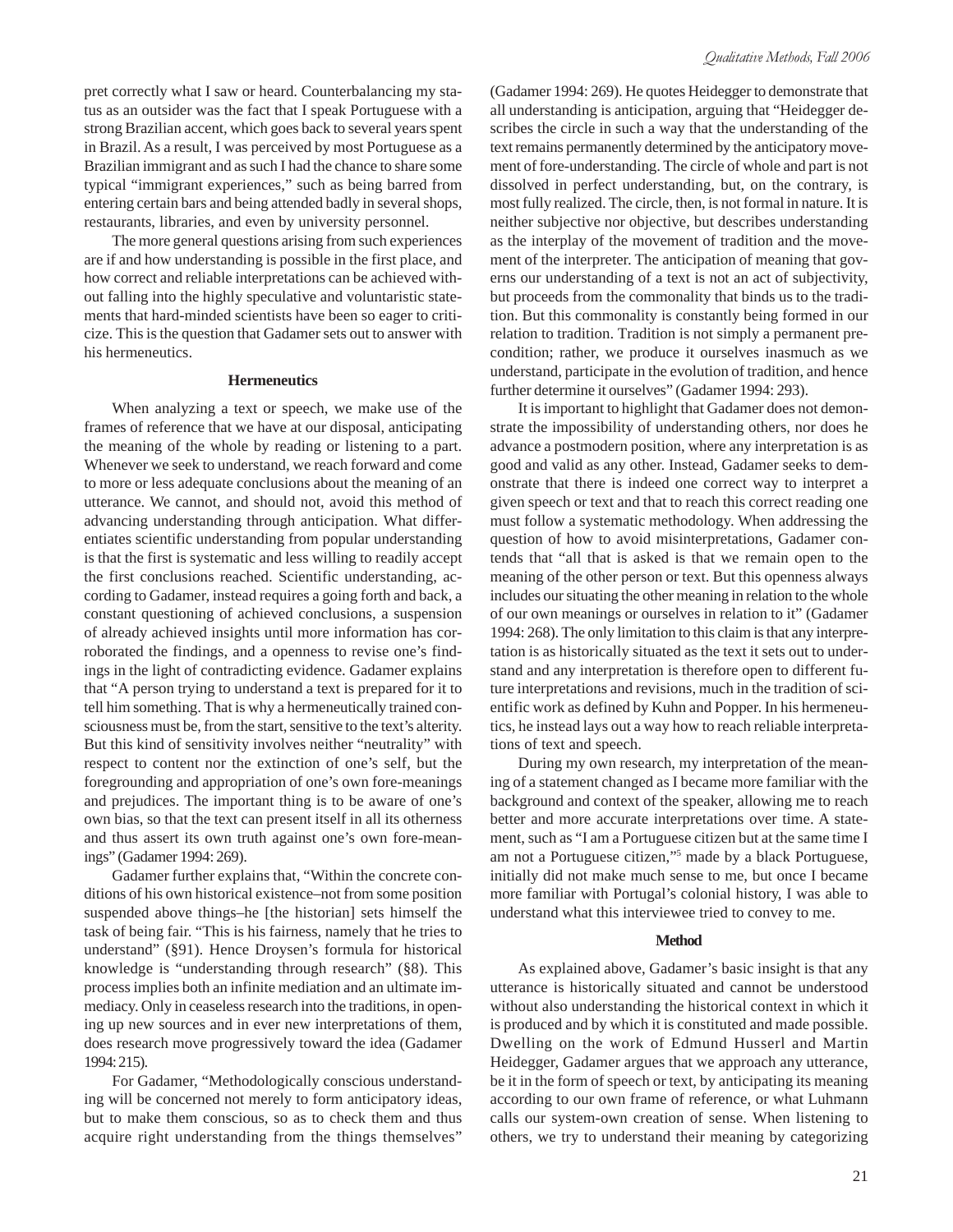their utterances into our existing framework of sedimented patterns and stereotypes. In order to reach an understanding of the meaning as it was conveyed by the speaker, we must therefore start a process of not only understanding a single utterance, but the whole frame of reference of the speaker, her way of making sense, and her categorizations and stereotypes. We must, in the words of Gadamer, understand a person's lifeworld so that we can understand where a single utterance is coming from, where "life-world means the whole in which we live as historical creatures" (Gadamer 1994: 247).

In order to reach a valid understanding of the intended meaning of an utterance, one must therefore start a process of gathering information about the historical, political, and institutional context under which a particular utterance is made. The end-result of this process is reached when the researcher is able to understand and explain why the single utterance in question was made and how it relates to its specific context, or stated more precisely, when the researcher is able to grasp the lifeworld of the person who made the statement and place the single utterance into its context.<sup>6</sup> Concretely, the researcher must engage in a process of moving back and forth between any single piece of information received and the context into which this piece is embedded. In the words of Gadamer, "the meaning of the part can be discovered only from the context– i.e., ultimately from the whole... Fundamentally, understanding is always a movement in this kind of circle, which is why the repeated return from the whole to the parts, and vice versa, is essential. Moreover, this circle is constantly expanding, since the concept of the whole is relative, and being integrated in ever larger contexts always effects the understanding of the individual part" (Gadamer 1994: 190).

By understanding another person's lifeworld we get familiar with it and make it our own, which is the only way of reaching an understanding of an external consciousness, as we cannot assume the identity of another person and perceive the world through her eyes and senses. The most we can do is reproduce a system of reference that overlaps enough with the other person's to allow us an understanding of her way of creating sense and interpreting the world.

Understanding requires that the inquiring subject becomes self-aware of his or her traditions, backgrounds and institutionalized ways of seeing and interpreting the world. According to Gadamer, this means realizing "that the interpreters own thoughts too have gone into re-awakening the text's meaning. In this the interpreter's own horizon is decisive, yet not as a personal standpoint that he maintains or enforces, but more as an opinion and a possibility that one brings into play and puts at risk, and that helps one truly to make one's own what the text says. I have described this above as a "fusion of horizons" (Gadamer 1994: 388).

Interpretation of texts and speech can therefore be analytically separated into two separate realms. On one side, the researcher has to analyze the text or speech by putting it into its historical and cultural context, by connecting the part to the whole, as it were. This procedure will lead to a gradual expansion of the horizon of understanding, allowing the researcher to gain more and more insight into the meaning of a given text or speech. This movement is not to be confounded with reconstructing the original meaning of a text, as this would also be a futile and naïve endeavor, because no complete reconstruction of all the relevant factors will ever be possible, nor is it required. Instead, and this is where the second component of the analysis becomes relevant, by including one's own horizon into the analysis, one can reach a sufficient understanding of the text or speech in question that is grounded in one's own historical situatedness. "This is how *I* understand it now," and "my understanding is the most complete understanding possible" are the two statements that any researcher should aspire to reach.

The same is true for cultural distance. Cultural distance does not foreclose the possibility of understanding someone from another culture. The task of understanding him or her correctly does not also require "going native" and reconstructing the underpinnings on which current statements rest. This would be a naïve and futile endeavor. As human beings we all share a common ground of constructing our world in ways that are meaningful to us. The use of language is at the core of this possibility, as our meaningful constructions of reality rest on language as the main means of this construction, and language also constitutes the main vehicle of communicating across generations and cultures. Understanding requires, then, becoming aware of the differences in the historical construction of meaning, and it necessarily proceeds by way of comparing one's own cultural background with that of the object of inquiry. No understanding is possible without a conscious integration and explicitation of one's own background, and understanding of other cultures is reached by going back and forth between one's own interpretation of reality and facts and that of the examined other. In Gadamer's words, "To understand what a person says is, as we saw, to come to an understanding about the subject matter, not to get inside another person and relive his experiences" (Gadamer 1994: 383).

One problem arising from this conception is that, because the circle of relevance is constantly expanding, this process is potentially endless. This is indeed the case for the unstructured inquiries we make in our everyday lives, but this problem does not present itself in scientific research, which is theory driven. Theory restricts the domain of research and allows for apriori sorting out of relevant from irrelevant variables, without foreclosing the possibility to discover and integrate previously unknown variables, as long as this occurs in a structured manner. "Incompleteness of description is not a deficiency as long as the choice of descriptive expression is determined by a theoretical frame of reference" (Habermas 1988: 159).

#### **Language**

Language is the medium through which understanding can be reached: "For you understand a language by living in it–a statement that is true, as we know, not only of living but if dead languages as well. Thus the hermeneutical problem concerns not the correct mastery of language but coming to a proper understanding about a subject matter, which takes place in the medium of language...Thus we do not relate the other's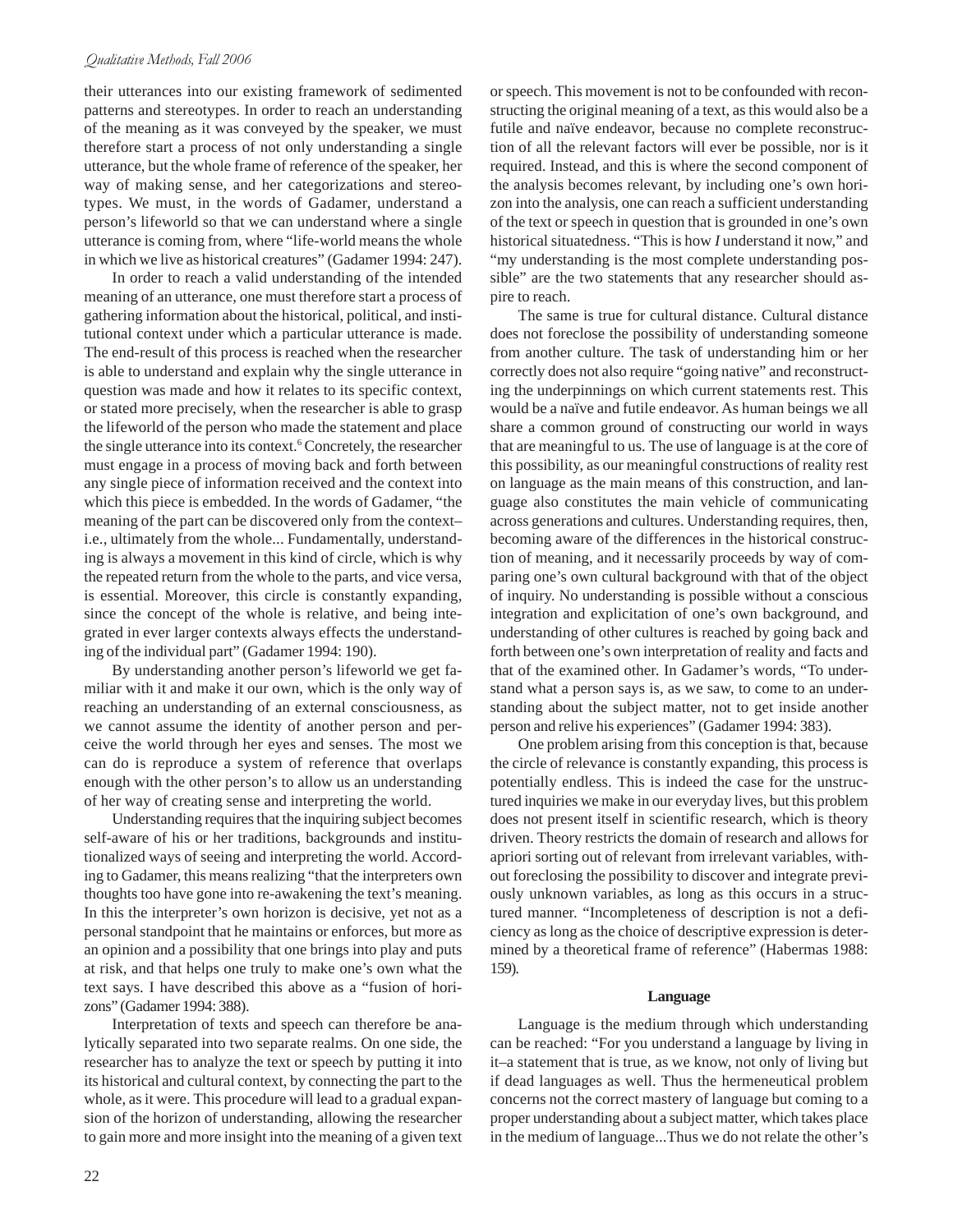opinion to him but to our own opinions and views" (Gadamer 1994: 385).

Language bears the inherent possibility for such a process; as Habermas explains: "the idea of coming to rationally motivated, mutual understanding is to be found in the very structure of language, it is no mere demand of practical reason but is built into the reproduction of social life" (Habermas 1989: 96). Language allows us to become familiar with the lifeworlds of others. Familiarization means considering these lifeworlds by integrating them tentatively into our own frame of reference and way of making sense of the world. Lifeworld, as I use it here, is best defined as "represented by a culturally transmitted and linguistically organized stock of interpretive patterns" (Habermas 1989: 124).

# **Implication: When to Stop Interviewing**

The hermeneutic circle provides a answer to the question of when to stop researching, and, as a corollary, when to stop interviewing. The premise for accepting this answer lies in recognizing that any scientific research must start with theory, as only a theoretical framework allows for the separation of realms for systematic inquiry. First, we have to define what we are interested in; then our theory will tell us what variables we have to look for and how we suppose they relate to the phenomenon in question. In other words, the hypotheses we formulate allow us to determine what is relevant to our inquiry. It is important to remember that theories cannot be true or false, but they can generate heuristic models that allow us to pose useful questions and formulate useful hypotheses about reality, by artificially separating one realm of reality from the totality of the social world. Theories reduce complexity in order to be able to make fruitful causal statements about reality. As Kenneth Waltz (1979: 5) has reminded us, theory is not equal to reality but a heuristic construct operating on a higher ontological level. Theory allows us to separate a realm of relevance and identify those variables we will consider in our inquiry.

Once we have separated a realm for our inquiry, we can start the process of gathering data, where speech acts are considered part of the data to be collected. In addition to collecting speech acts, we must contextualize this data with other information relevant to the speaker(s) so that we can reach an understanding of her lifeworld and situate her speech. This is achieved by going forward and back between the specific and the general, the concrete speech act and the political, historical, psychological, and, in general, institutional context in which the speaker and the speech are embedded.

This conception leads us to gather empirical data up to the point when each single new piece of information "makes sense," i.e., it complements the logical structure of the lifeworld we are exploring. Each new interview must relate to and ultimately confirm what we already have found out, in a positive or negative way, and little by little we construct a contextualized understanding of the single speech act in question, which allows us to interpret each new piece of information and locate it within the horizon of meanings that constitute the context or lifeworld of the speech and the speaker and the realm we have separated for our inquiry.

If we come across information that "does not make sense," i.e., utterances or data that cannot be explained by the frame of reference we have already elaborated, we are forced to revise this framework by gathering more information and amplify our perception of the lifeworld in question until each single piece of information "fits in" and can be explained by it. The hermeneutic circle closes when all the gathered pieces of information complement each other, forming a closed whole or, in the words of Gadamer, when the specific and the general complement each other and form a heuristic whole. Once this stage is achieved, each new utterance and new piece of information "makes sense" and fits into the already achieved understanding and interpretation of available data and its relationship to the lifeworld in question. Any new information can be explained and understood from within its context, even apparently deviant information. Once this point is reached, the process of interviewing is finished, as at this point in time new information would only confirm what has already been found and merely add unnecessary layers of validity to the findings.

In practical terms, interviewers will reach a point where all the new information they receive confirms the insights and explanations already achieved. One of the main understandings I gained when researching the ethnic bias and the exclusive construction of Portuguese nationhood was that Portuguese citizens of African descent were treated as foreigners in their everyday interactions with traditional, white Portuguese citizens. After some exploratory research, I was also able to formulate the hypothesis that the Portuguese state actively supported and disseminated the conception of nonwhite Portuguese citizens as foreigners by strategically financing those studies that dealt with foreigners and immigrants, while at the same time not supporting any research that dealt with ethnic minorities. The formulation of these hypotheses allowed me to collect data, in the form of interviews, to confirm or refute my arguments. I was then able to interpret correctly what an interviewee meant when he said, "I am a Portuguese citizen but at the same time I am not a Portuguese citizen." Once I had reached this level of familiarity with the Portuguese way of collectively imagining an ethnically biased defi-nition of nationhood, all the new information I was able to collect started to make sense and "fell into place," i.e., it complemented the overall and more general explanation I had reached. At this point, my research could stop, because all the new evidence I collected only additional layers of validity to my argument. The hermeneutic circle had closed.

#### **Conclusion**

One of the central insights flowing out of Gadamer's work is that understanding requires that the researcher be part of the social reality he or she is trying to understand. Gadamer demonstrates that it is naïve to try to assume a neutral or objective position toward social facts. As human beings we are already born into a world that has been structured and invested with meaning. Even more, our actions constantly influence the world around us. Max Horkheimer explained, "the world which is given to the individual and which he must ac-